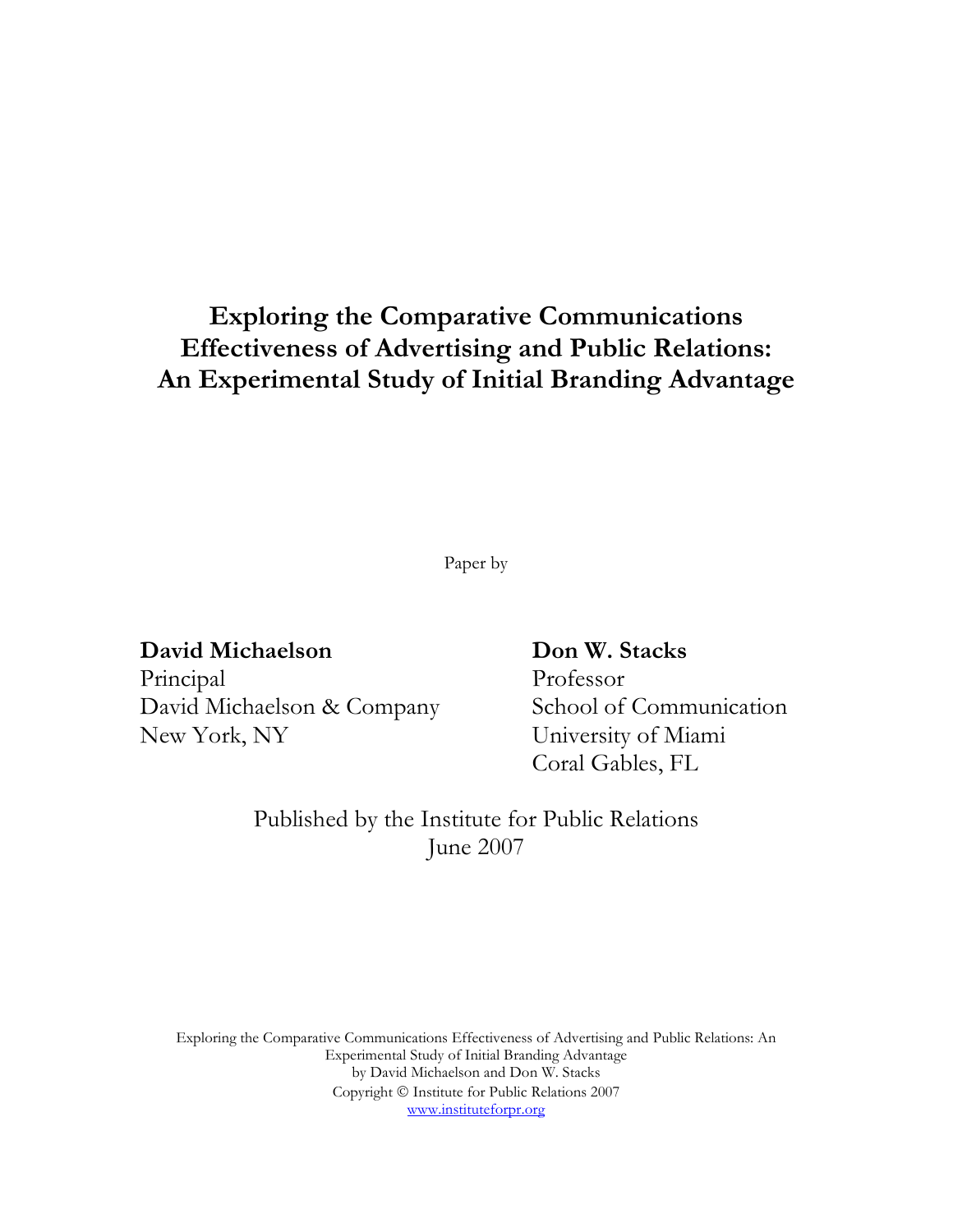**David Michaelson**, Ph.D., has over 25 years experience conducting high quality, actionable research for Fortune 500 companies including Johnson & Johnson, Merrill Lynch, Coca-Cola and AT&T. Michaelson won two Silver Anvils from the Public Relations Society of America and two honorable mentions for best use of research from PRWeek. Prior to founding his own firm, Michaelson was Managing Director and Head of Research for Ogilvy Public Relations Worldwide. He served as Managing Director at GCI Group and Director of Research at Burson-Marsteller. He holds a Ph.D. from the New School for Social Research and is a Phi Beta Kappa graduate of the University of Massachusetts. Michaelson is a member of the Commission on PR Measurement & Evaluation.

Don W. Stacks, Professor and Director of the University of Miami School of Communication Program in Public Relations, received his Ph.D. from the University of Florida in Communication Studies in 1978. After graduating from Northern Michigan University (B.A. in English/Speech), he served in the U.S. Army as an intelligence briefer and production specialist. During this time he co-founded the Journal of Applied Communication Research. In 1975 he received an M.A. from Auburn University (Speech Communication). Stacks previously taught at the University of South Alabama and the University of Alabama-Tuscaloosa, with visiting professorships at the University of Georgia and the University of Alabama at Birmingham. Stacks is a member of the Commission on PR Measurement & Evaluation, and a Trustee of the Institute for Public Relations. Teaching honors include the University of Miami's Professor of the Year Award. Research awards include the University of Miami's Provost Award for Scholarly Activity, the Institute for Public Relations' Pathfinder Award, and PRSA's Jackson Jackson and Wagner Behavioral Science Prize.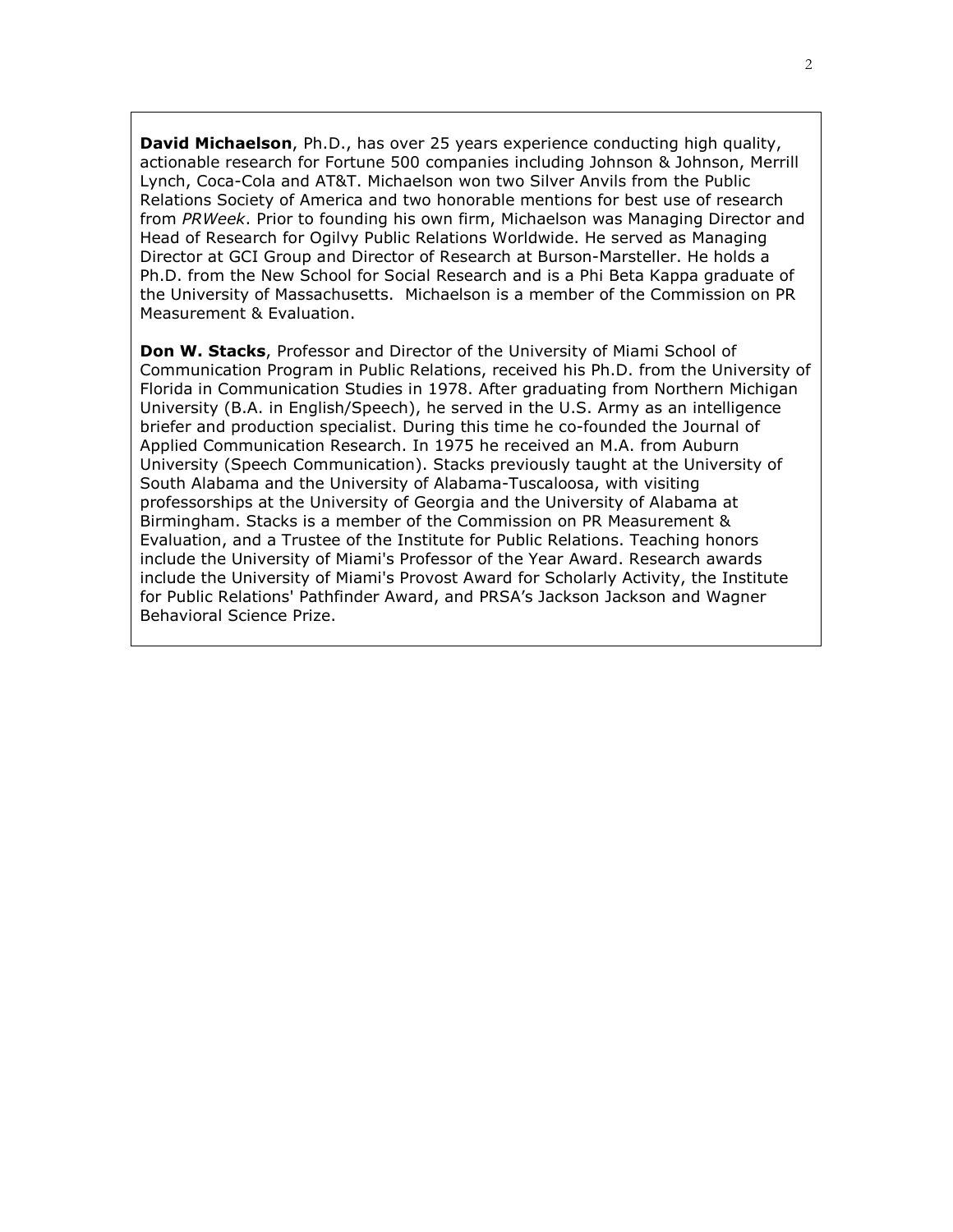# Exploring the Comparative Communications Effectiveness of Advertising and Public Relations: An Experimental Study of Initial Branding Advantage

David Michaelson and Don W. Stacks

#### Abstract

The presence or absence of a public relations multiplier has long been controversial. This study sought to try and establish if such a multiplier exits through a carefully controlled experiment with "real" participants, and if so, what its magnitude might be in a comparison of an initial branding campaign. Experimental–control group analyses indicated that the advertising and public relations manipulations were successful; however, comparisons between advertising and public relations failed to find but one significant difference – with the public relations group perceiving the product more similar to (homophilous to) them than those in the advertising group. The research did find that the public relations group scored consistently, but non-significantly higher on almost all measures and that their decision-making was focused on higher levels of overall product knowledge.

#### Background

It has long been held by public relations practitioners that public relations media placement have a relative value advantage over advertising when the messages employed by both are similar. Those arguing for such an advantage claim a "multiplier" of perceived impact on readers and report the magnitude of such a multiplier has reportedly ranged anywhere from 2.5 to 8.0 time that of an equivalent advertisement (Weiner & Bartholomew, 2006). There is no available documentation of this multiplier and a review of extant literature calls into question not only the range of such a multiplier but also whether the effect exists at all.

#### Issues with Previous Research

A close examination of the literature finds three prevailing issues impacting on the validity and reliability of published studies examining "the multiplier effect."

# Methodological Issues

The first issue concerns the type of research conducted. Basically, the available literature can be defined by method employed. The methods employed range from anecdotal to opinion to social scientific. It should not be surprising that the anecdotal supports the existence of a value-added multiplier (e.g., Ivison, 1995; Ruff, 1968). The social scientific approaches however have failed to find support for something that has been a part of public relations lore for almost half a century (Cameron, 1994; Hallahan, 1999; Jo, 2004; Loda & Carrick, 2005; Schmidt & Hitchon, 1999; Schumann, Hathcote, & West, 1991; Straughan, Bleske, & Zhao, 1996; van Reijmersdal, Neijens, & Smit, 2005).

Based on these limited findings, Lindenmann (1997) and Grunig (2000) questioned the existence of a multiplier effect. As Grunig (2000) points out, the experimental research to date has been confounded by methodological and design problems. First, the research is focused almost entirely on college students. The Ivison (1995) and Ruff (1968) anecdotal research are the only studies which actually employed active participants in the promotional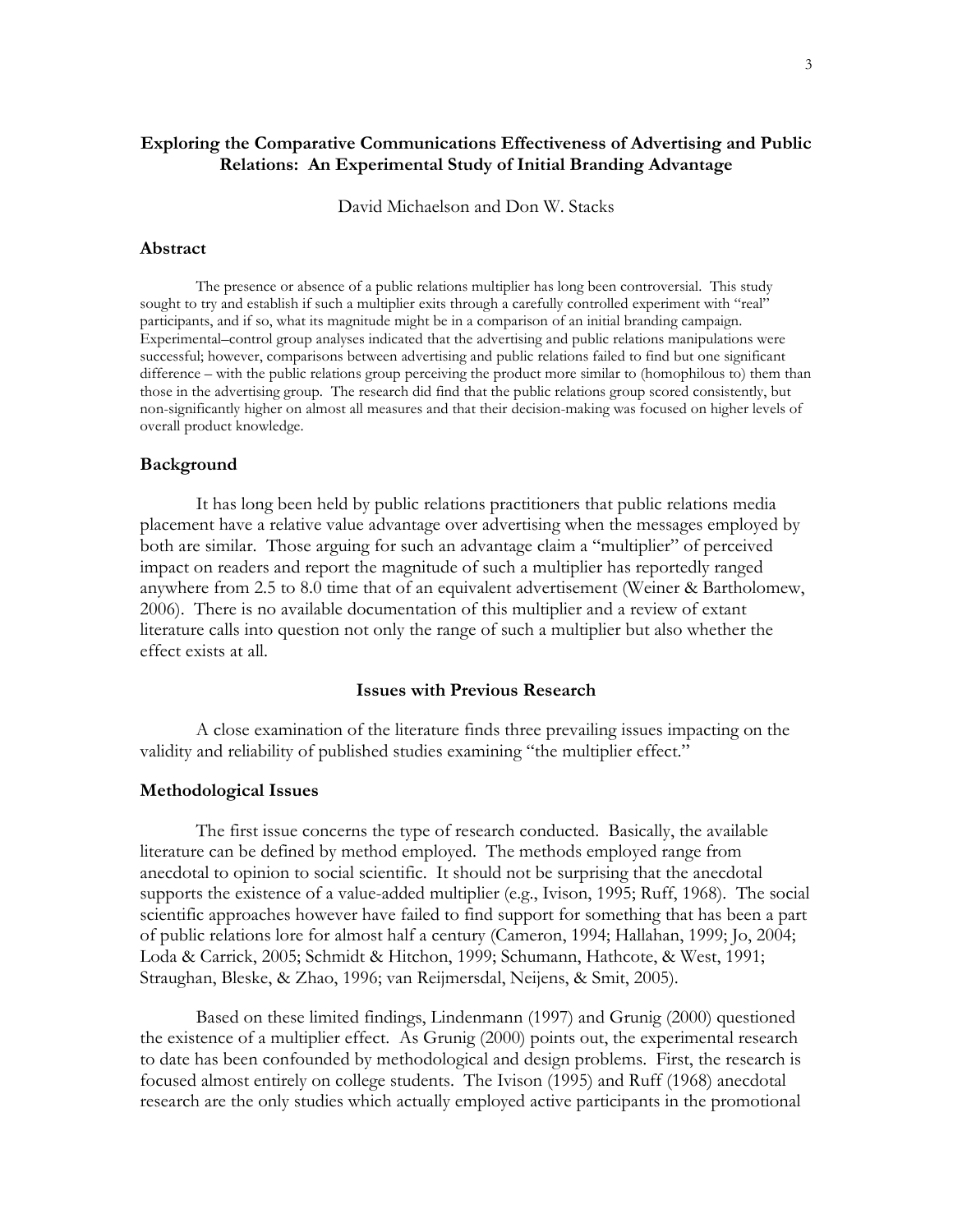process – potential customers contact with a client who were asked where they got their information from (advertising or publicity). Hence, Ivison and Ruff's findings, while uncontrolled, did focus on a customer who had an interest in gaining something through the active processing of either advertisement or editorial commentary. The social scientific research reported earlier, while more controlled, focused on students projected use of advertisements or editorial commentary with little reporting of whether the students were active media users.

### Experimental Issues

Second, the social scientific research, while purporting to be "truly experimental" has actually used less rigorous quasi-experimental designs (c.f., Campbell & Stanley, 1953) and is not programmatic in nature. Issues regarding experimental design may seem academic and exotic, yet are the grist of whether a variable (promotional type – advertisement or editorial commentary) actually impacts on consumer decision-making.

A true experiment must meet three criteria: (1) a tightly controlled situation where other, extraneous sources of influence can be ruled out, (2) the random assignment of participants to experimentally manipulated conditions (e.g., exposed to advertisement or editorial content), and (3) employment of control group that receives no manipulation. In such a situation eight "sources of experimental invalidity" can be controlled for and whatever results obtained can be demonstrated as being caused by the manipulated variables.

Extant experimental research focusing on the multiplier effect meet the first two criteria, but are limited by the lack of true control groups. Further, the research conducted to date has been isolated and not part of a larger, programmatic approach to understanding and predicting when such an effect might come into play.

# Theoretical Issues

Third, there has been little theoretical rationale supporting the existence of a multiplier effect. With the exception of Cameron (1994) and Hallahan (1999), most research has focused on the impact of advertising versus public relations without a clear theoretical underpinning. Most of this research has focused on the role of both in the context of Integrated Marketing Communications (IMC). Their research focus has been on understanding the impact of publicity from an "implied third-party endorsement" perspective which proposes that editorial coverage in the news has greater credibility because of perceived journalistic endorsement of the product, organization, or concept. It may be that consumers also perceive journalists as objective reporters; hence, they are more trustworthy in their reporting of a promotional object's strengths and weaknesses.

The hook of third-party endorsement is that it underlies much of what public relations serves to do. Research, however, has focused on more complex experimental designs that have not allowed for a programmatic, variable by variable approach; focusing instead on answering all possible questions simultaneously (e.g., Hallahan, 1999). Furthermore, third-party endorsement focuses on professional rather than interpersonal effects – focusing on the role of public relations as targeting the media and not an intended consumer audience. Contemporary media theory (23% of customers, 2007) suggests that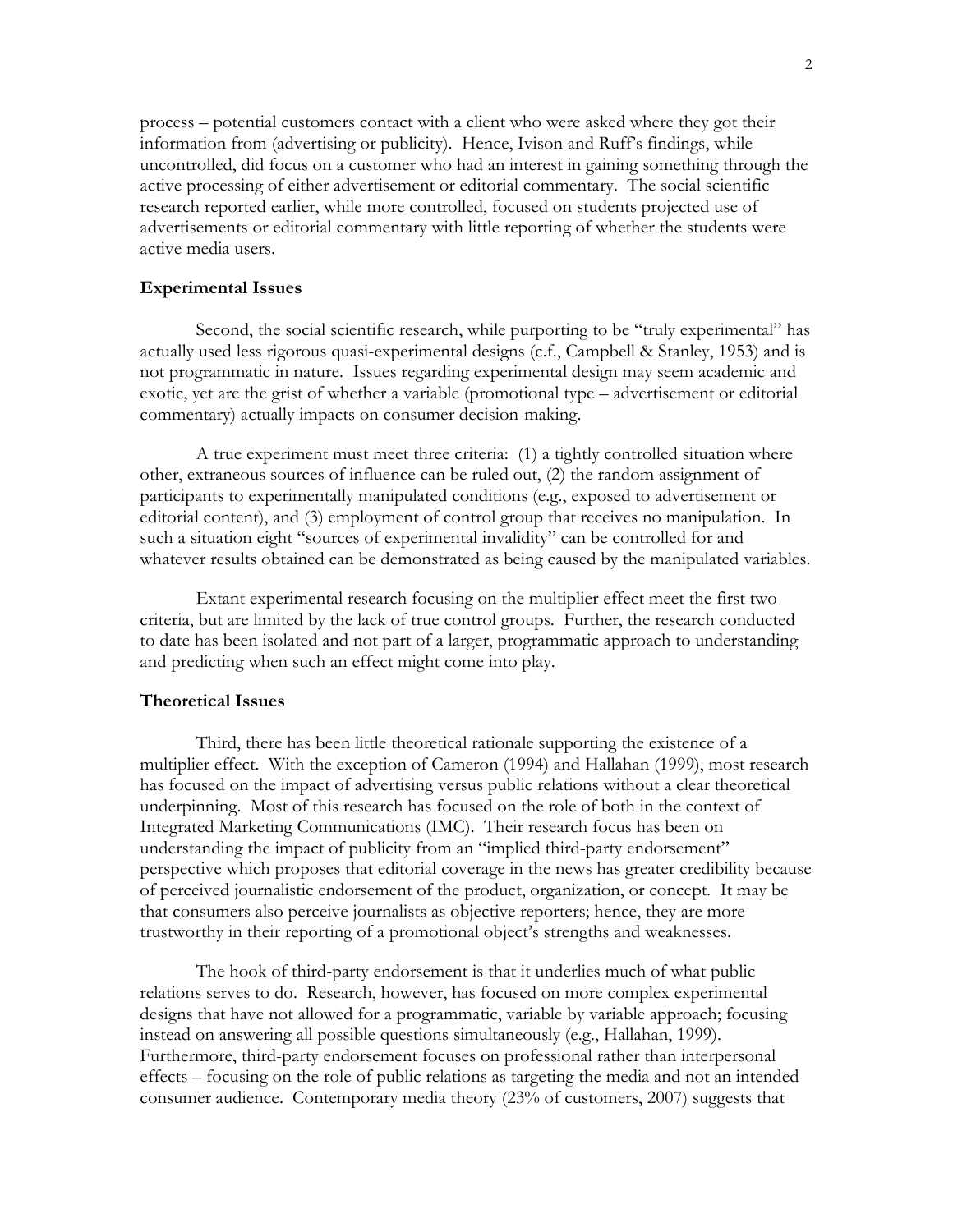media effectiveness relies more on establishing an interpersonal relationship – a mediated "word of mouth" or consumer-generated media marketing approach.

Third-party endorsement does provide the gist for a multiplier model suggesting that any effect is dependent on five factors – situation, exposure, frequency, messaging strategy, and nature of communication (Stacks, 2007). The interaction of these five factors should yield differing levels of multiplier. *Situation* refers to the type of public relations being practiced – marketing to corporate. Exposure refers to whether the promotional materials stand alone or are cluttered amongst other materials. Frequency refers to the number of exposures recipients receive during a promotional campaign. Messaging refers to both target audience and whether the messaging is planned or unplanned (i.e., crisis response). Finally, communication nature refers to whether the promotional materials are controlled or uncontrolled by the practitioner. The proposed multiplier effect(s) is laid out in Table 1.

# Table 1

|                             | Lowest                       |                              |                        |                        |                        | Highest                |
|-----------------------------|------------------------------|------------------------------|------------------------|------------------------|------------------------|------------------------|
| Factors                     | Multiplier                   |                              |                        |                        |                        | Multiplier             |
| Situation                   | External/<br><b>Branding</b> | External/<br><b>Branding</b> | External/<br>Messaging | External/<br>Messaging | External/<br>Messaging | Internal/<br>Messaging |
| <b>Exposure</b>             | Single, Stand<br>alone       | Cluttered                    | Cluttered              | Single                 | Single                 | Multiple               |
| Frequency                   | Initial                      | Initial                      | Single                 | Multiple               | Multiple               | Multiple               |
| Messaging*                  | Planned                      | Planned                      | Unplanned/<br>Crisis   | Planned                | Planned                | Planned                |
| Controlled/<br>Uncontrolled | Uncontrolled                 | Uncontrolled                 | Uncontrolled           | Controlled             | Controlled             | Controlled             |
| Lowest                      |                              |                              |                        |                        |                        | Highest                |
| Multiplier                  |                              |                              |                        |                        |                        | Multiplier             |

#### Assumptions Influencing a PR Multiplier

\*Messaging associated with specifically targeted audiences – employees, governmental, NGOs, etc.

#### A Pilot Study

In 2004 Michaelson and Stacks reported a true experimental study on the multiplier effect. Employing a 2 x 4 experimental design with offset control, they examined the impact planned promotional messages for an initial branding effort across media type in controlled conditions. The basic research question asked how important was media type of decisions to purchase a *product*. The media types employed were editorial commentary, print advertisement, radio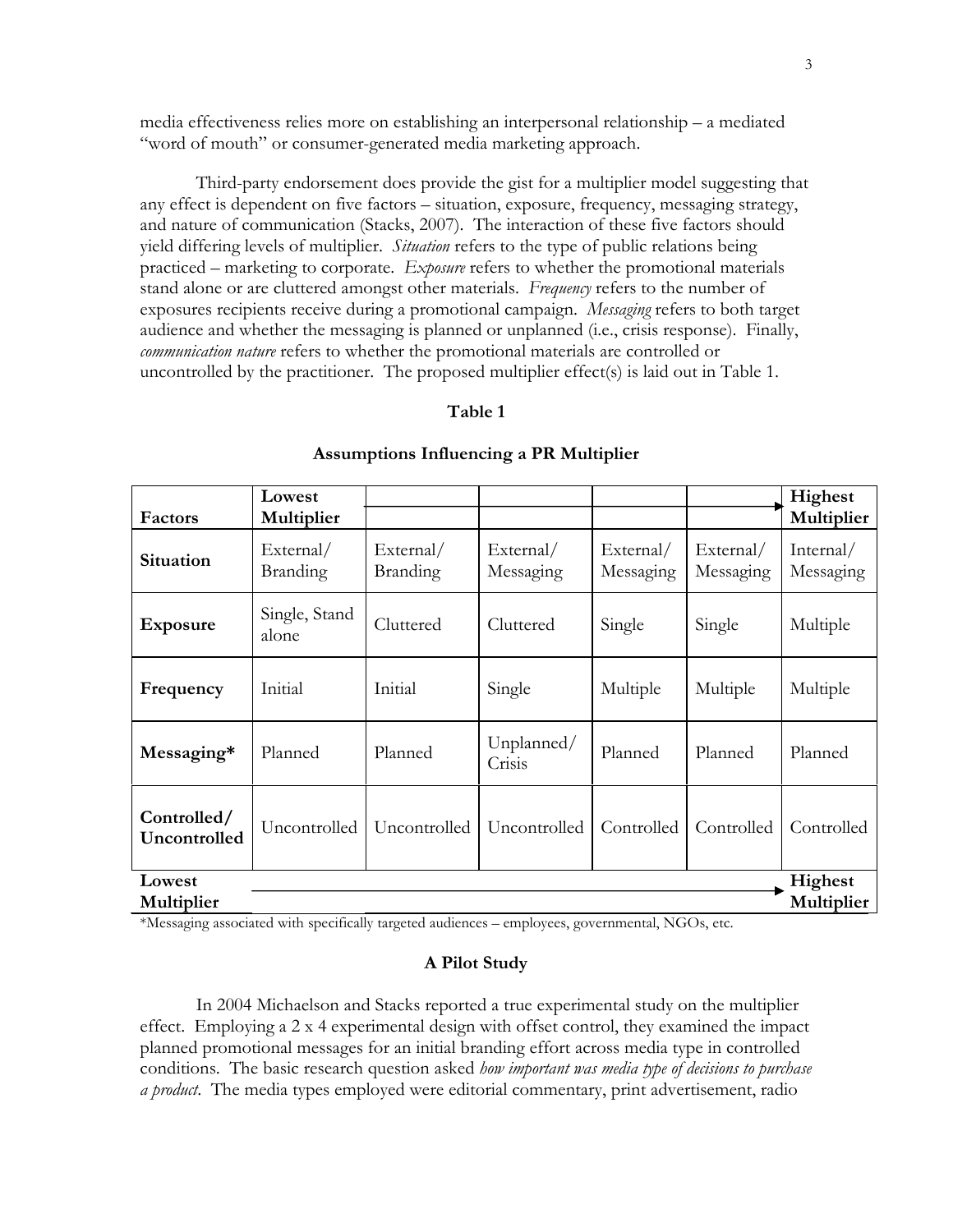advertisement (all uncluttered), and web page advertisement (cluttered by nature of the format). Dependent variables included message recall, message credibility, product rating, and product interest.

Students from a moderate-sized Southeastern university were randomly assigned to experimental or the control group and exposed (experimental groups) or not exposed (control group) to one of the four media types. Experimental materials were professionally designed copy and graphics and included one test product (Ponsef, a created water product) and two other products. Students received experimental packets that counter-balanced so that no one product was emphasized and were provided as much time as needed to complete the dependent measures. Initial analyses found that the student sample's media use identical to the normal population. No significant differences (alpha set *a priori* at  $p =$ .05) were obtained across media type on any dependent variable, nor were the experimental groups different from the control group.

At first blush these findings reflect earlier experimental results. However, the study failed to address several issues allowing for a test of the multiplier effect. First, the sample was small and consisted of students. Power analyses indicated that the sample size was large enough to detect differences ( $\beta$  = .50), thus small sample size can be eliminated as confounding factor. Second, the dependent measures, while identical to those used in the business community, were single item indicators; hence, measurement reliability and validity could not be assessed. Thus, we cannot be certain whether the experiment was a valid test of the multiplier effect. Finally, no indices of credibility, central to third-party endorsement theory, were employed in the study.

# Experimental Test of Multiplier Effect in an Initial Branding Situation

Based on the foregoing discussion a new experimental study was undertaken as the first study in a series seeking to establish the effect (if any) of a multiplier effect. The current study focused on a single, stand alone exposure, with a single initial frequency planned exposure. The media type employed would be uncontrolled if found in the "real world," but is actually controlled by experimental method.

#### Independent and Dependent Variables

The study sought to test print media only. The situation placed participants into one of two experimental groups – exposure to a single advertisement or to a single editorial commentary – or a no-message control group. The product chosen to test was created as similar to the pilot study's water product and introduced as an initial branding campaign for a product with no bias toward it or any other brand preferences. The product, "Zip Chips," was a snack food that contained no sodium or fats. A full-color ad with the tag line "Nothing but taste" was created by an award-winning advertising consultant. An editorial commentary was created that matched those found in The New York Times product testing section under the headline "New Chips 'Totally Healthy' and 'Guilt Free'" (see Figures 1 and 2). Both materials were submitted to professional review before being employed.

Several dependent variables were created according to measurement theory. Two variables were created. The first focused on the *ethos* or believability or trust in the product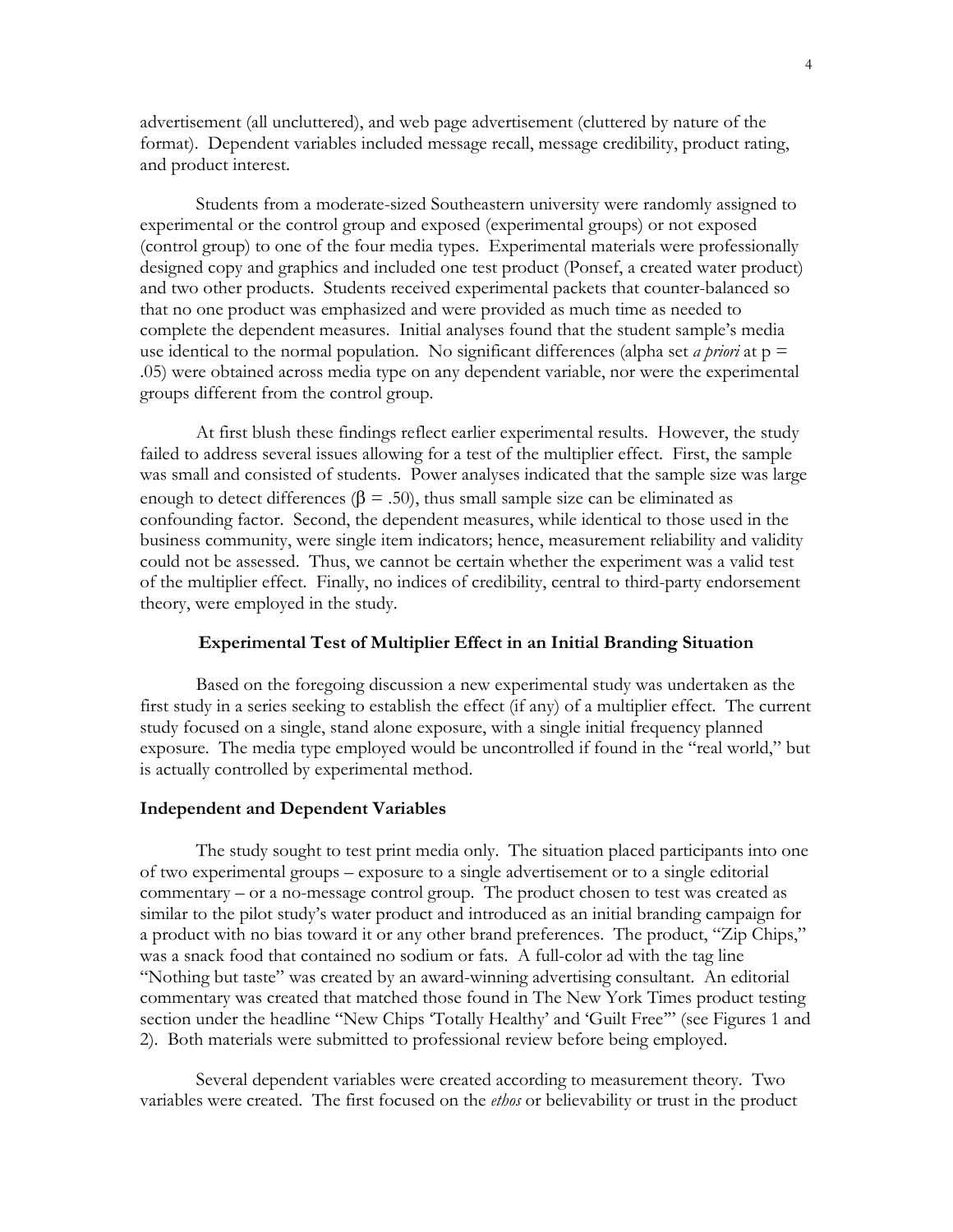along the *authoritativeness* (e.g., respect, intelligence, and information) and *character* dimensions (e.g., honesty, reputation, pleasantness or goodness) of credibility (McCroskey & McCain, 1974). A second measure, *homophily*, measured the similarity between a source and an individual as a second measure of third-party endorsement and was developed along two dimensions suggested by organizational literature (McCroskey, Richmond, & Daley, 1975), *attitudinal homophily* (e.g., reflecting how people think about others as similar to themselves) and *behavioral homophily* (e.g., reflecting how people expect to behave as similar to themselves). Each measure employed a 5-point Likert-type measure with statements being responded to on a strongly agree to strongly disagree continuum.



Figures 1 & 2

Additional dependent variables reflected the marketing communication function of branding – *product awareness* (knowledge of brand, depth of information) and *purchase intent* (stated likelihood that a product will be purchased).

# Research Design

The research design employed a 2 x 1 field experimental design with offset control. The design employed a monadic study of people in the "real world" who were randomly exposed to either a message (public relations editorial commentary or advertisement) or nomessage control group. A sample of 351 adults who read a newspaper at least once a week was obtained through a field interview process at five mall locations throughout the continental United States in March 2006 (Baltimore, MD; Duluth, GA; West Dundee, IL; Fort Worth, TX; and Santa Ana, CA) was collected by International Communications Research, a professional interview firm. Three hundred participants were randomly placed in either the advertising or public relations experimental groups; 51 participants were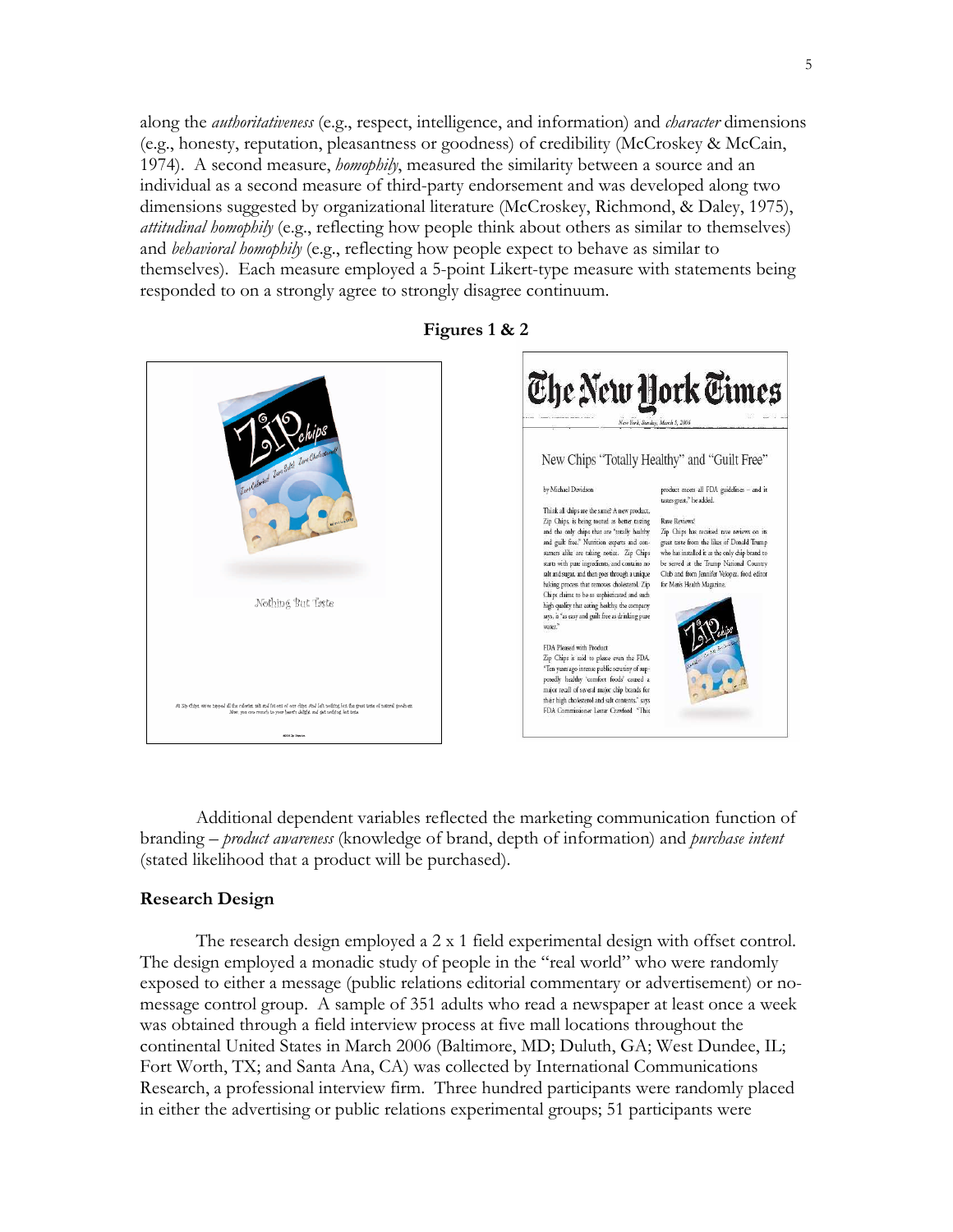randomly assigned into the no-message control group condition, which served to test the manipulation and provided indices of experimental validity.

# Results

The data were weighted by cells to make sure that the respondents were in their correct proportions according to key demographic variables, professionally coded and entered into Excel spreadsheets and then transferred to the *Statistical Package for the Social* Sciences (SPSS), version 14.0.<sup>1</sup> For inferential analysis an alpha of .05 was set for statistical significance.

#### Psychometric Analysis

The dependent variables for credibility and homophily were submitted to factor and reliability analysis. For both credibility and homophily, a two factor solution was obtained from a principle components factor analysis with Varimax rotation. (The criteria for inclusion in a factor were an eigenvalue of 1.00, scree-tested with item requirements of  $\pm .60$ with no secondary loadings of  $\pm$ .40 greater.) The variables were then submitted to coefficient alpha scale reliability analysis (Cronbach, 1951); all four scales yielded reliability coefficients of .90 or greater. Thus, the variables were considered valid and reliable indicators of credibility and homophily. The product awareness and purchase intent variables were traditionally created marketing communication single item variables.

# Findings

-

An initial test found the manipulations to be significantly different from the control group across all analyses. In general, we found that there are differences between advertising and editorial commentary, but these differences are not the difference expected.

What we found was that both the editorial and the advertisement were equally effective in promoting the product, but no statistically significant differences existed between the editorial and the advertisement across measures of awareness, information, intent to purchase, and product credibility.

After exposure to the test advertisement and the test editorial, Zip Chips brand recognition was significantly higher than five competitors that were all major national brands.<sup>2</sup> However, there was no statistically significant difference between the advertisement and the editorial for brand awareness (see Figure 3). There was significantly greater awareness than in the control group, thereby confirming the experimental manipulation of the research design.

<sup>1</sup> Weighting was operationalized as respondents reading or newspapers on the following frequency, weekly or more often.

<sup>2</sup> Ruffles, Lays, Sun Chips, Fritos, Doritos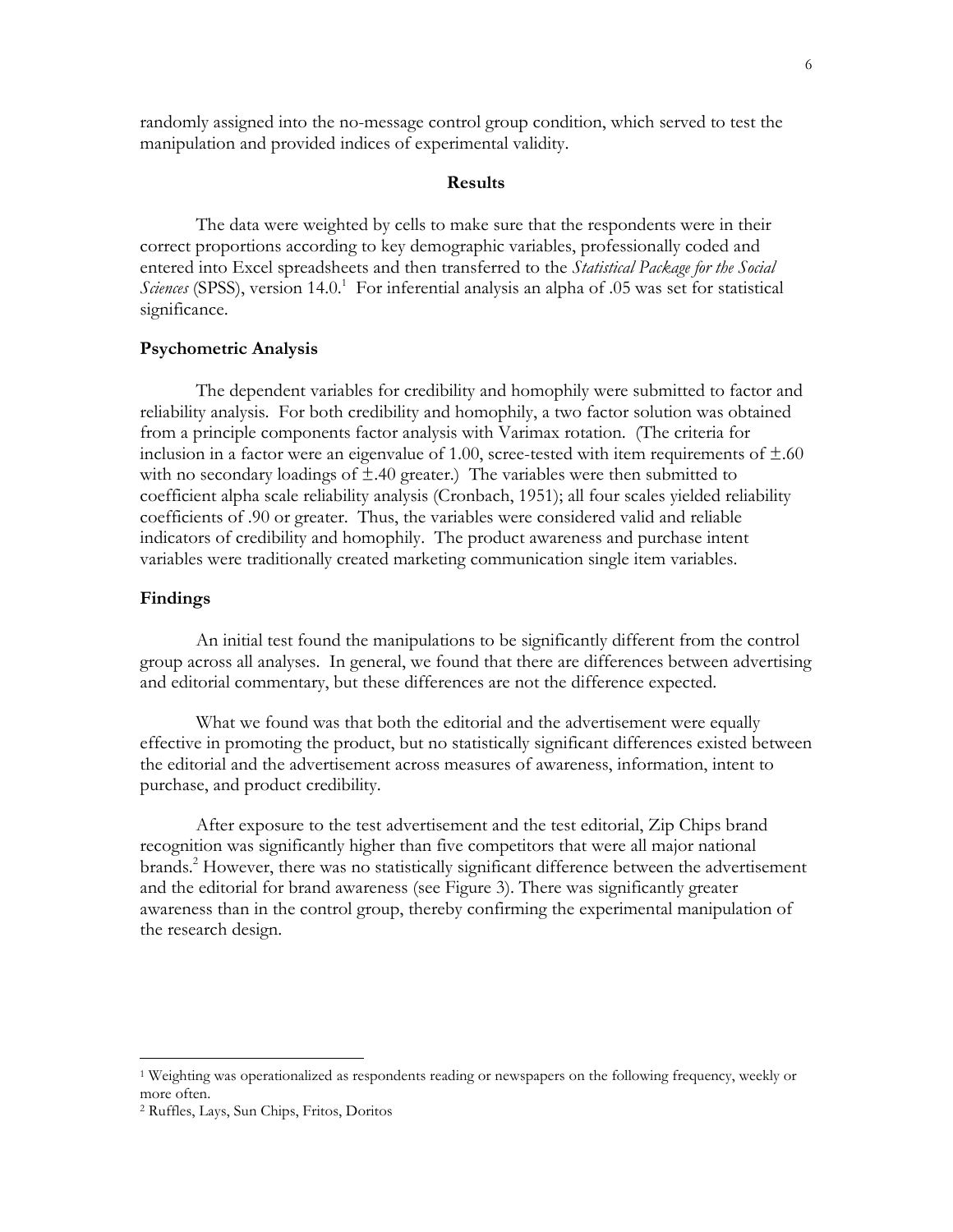

Figure 3

In addition to this lack of statistical difference on awareness, there was also no statistically significant difference between the group exposed only to the advertising and the group exposed only to the editorial on the overall believability of the information (see Figure 4).



Figure 4 Zip Chip Brand Believability

We also found there was no statistically significant difference in purchase interest or brand preference between those exposed to the advertising and those exposed to the editorial (see Figure 5). However, those reading the editorial showed less variance in overall purchase interest (see Figure 6).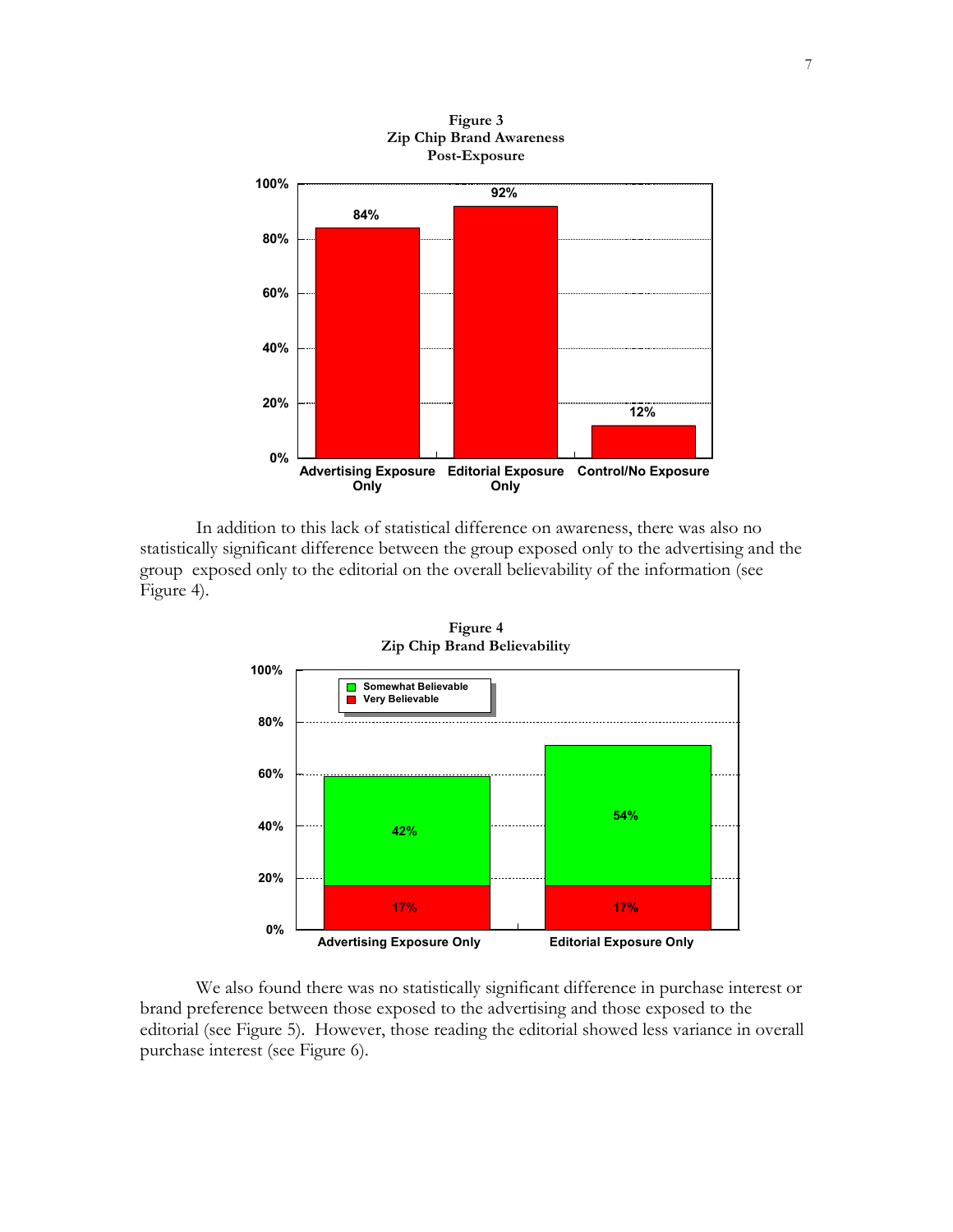

Figure 5 Zip Chip Purchase Intent

Figure 6 Zip Chip Brand Preference



We did find one significant difference – those reading the editorial saw the product more closely related to their lifestyles than those reading the advertising and this appeared to be related to higher levels of overall knowledge about the product from exposure to the editorial (see Figure 7).

Even with this key difference, we still failed to find a "multiplier effect." This occurred even though we had the perfect, positive editorial review of our product.

# **Discussion**

We believe there are several key lessons from these findings. First, while a "multiplier" may exist in some circumstances, it is not universal and does not exist across all public relations media relations activities (i.e., Table 1). Second, the number of exposures,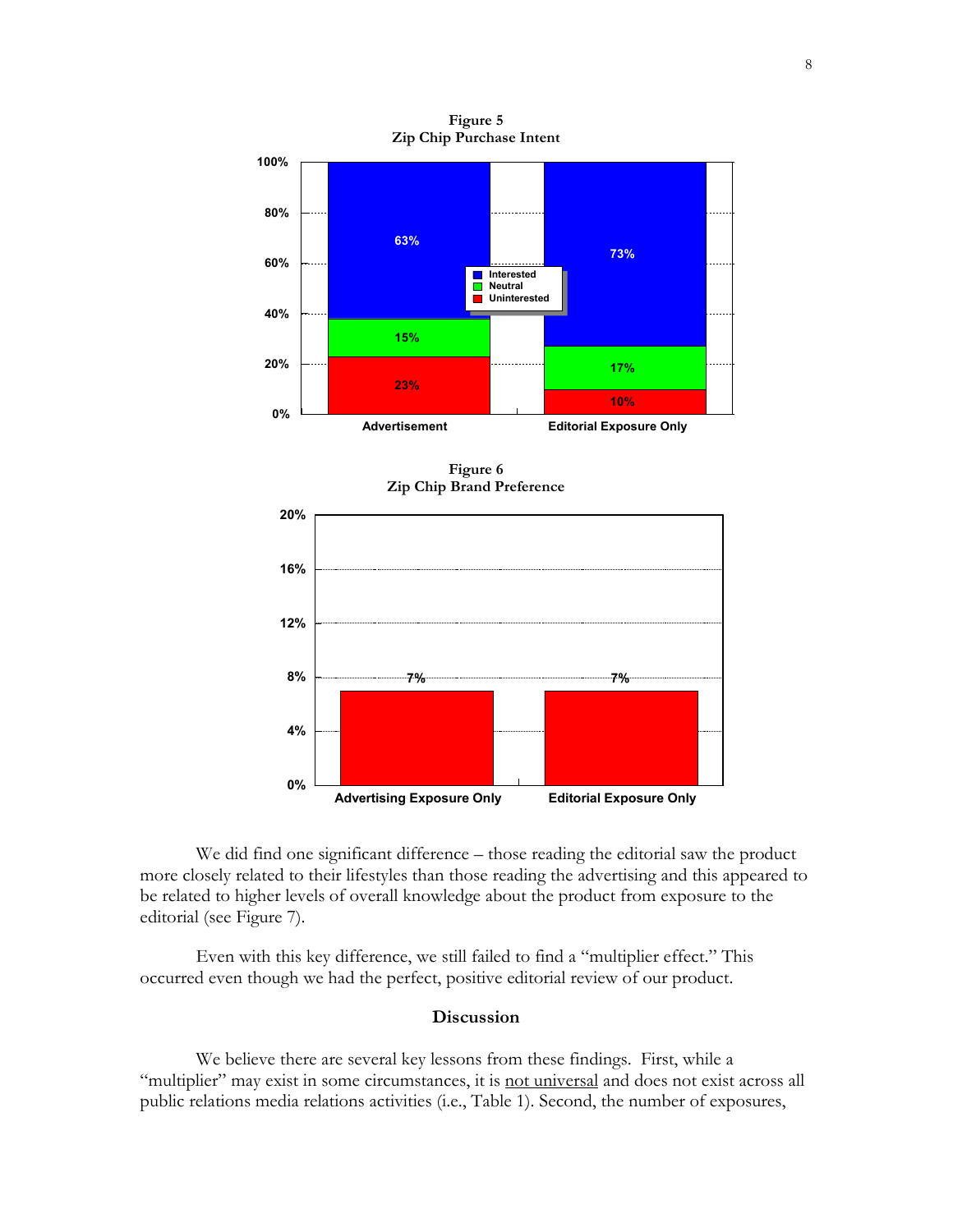editorial tone, ability to control the message, and the context of the communications may influence the "multiplier effect." Third, although we hear of "multipliers" ranging up to 8 times advertising, if they do exist, they are probably dramatically lower than the anecdotal estimates and will vary significantly by context, environment, and practice.



#### Figure 7 Homophily Statements Those Saying "Don't Know"

The challenge is interpreting these findings as either positive or negative for the public relations profession. Our view is that this study demonstrates that editorial placements have equality with advertising. The business implications of this are that public relations should be afforded significantly higher stature in the marketing communications mix by receiving the same support and financing as advertising, direct marketing and other marketing communications disciplines. The preliminary findings also offer support to proactively promote public relations position in the marketing mix at the least and, with more study, probably demonstrate increased effectiveness as we better understand how the multiplier works, if it truly exists.

In the initial research, we exposed newspaper readers to either a news story or an advertisement and measured their reaction against a series of discrete measures. The findings revealed that independently, the editorial and the advertisement performed equally on almost all key measures.

The next step in this study is to determine the "real world" interaction effect. There are two basic interaction effects. The first is that consumers see these communications in the context of a publication where this information is surrounded by other articles and advertisements. The other interaction is that public relations placements and advertising often appear in the same publication or at the same time, so the consumer is likely to be exposed to both forms. These factors are key considerations that may help optimize the use of both public relations and advertising to achieve the greatest possible effect. A second factor is the timing of a promotional or branding campaign. This study provided only an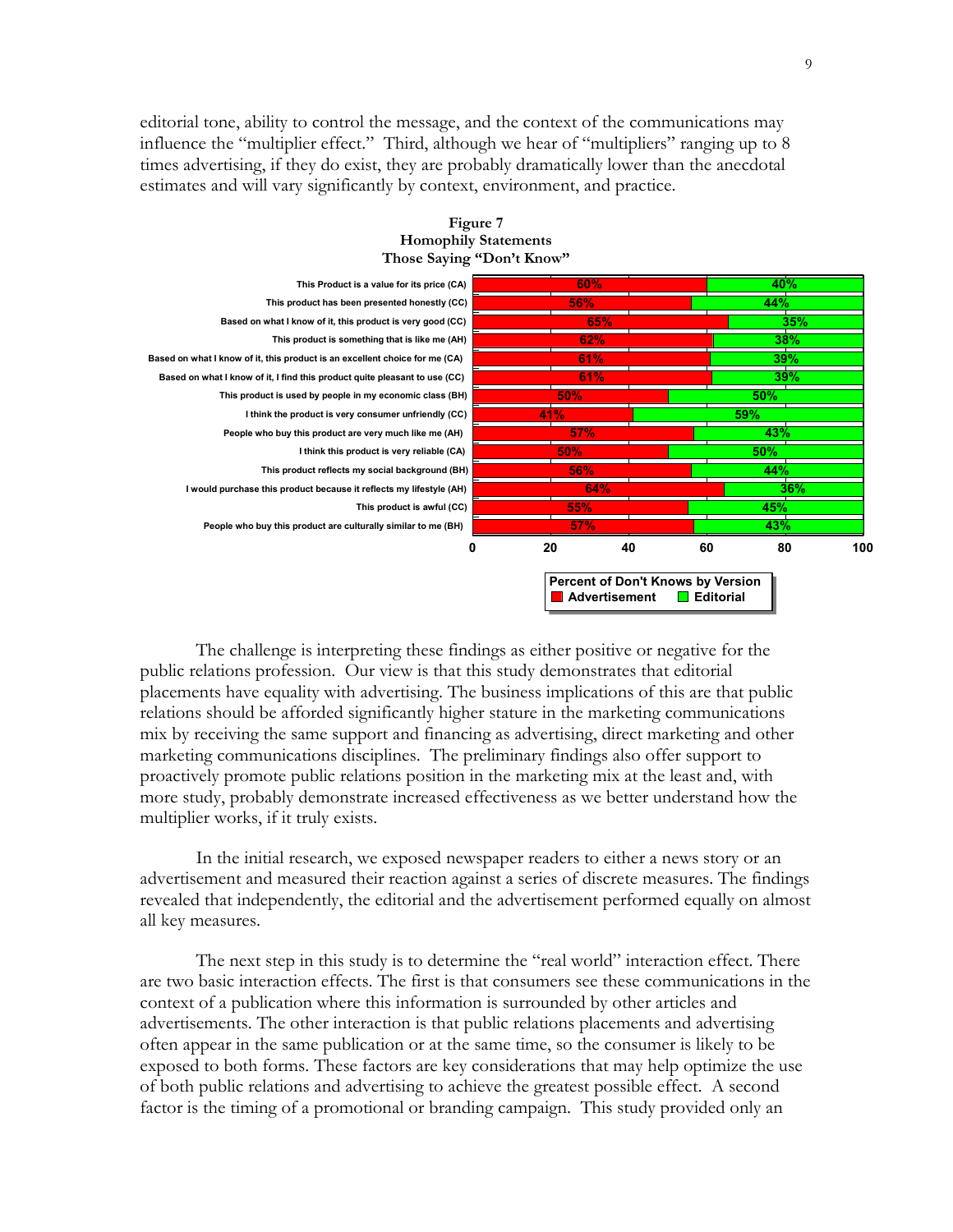initial exposure to the key messages – something that would probably occur over time in an actual campaign. Future research can game this situation by simulating multiple exposures, randomly placing individual and cluttered exposures over a sequenced series of events.

Finally, the nature of the business itself may impact on a multiplier effect. That is, unlike advertising, which is arguably highly correlated with the marketing industry, public relations takes on other forms and is found in other contexts. Corporate communications, for instance focuses on both external and internal audiences, thus its practitioners have greater control over placement and clutter. In advocacy situations the impact of third-party endorsement may boost message impact – depending of course on the message topic and advocacy position taken (positive, neutral, or negative) and whether the messaging is proactive or reactive. There is a body of research that, like that cited earlier, offers conflicting findings for a multiplier effect (e.g., Jo, 2004; Loda & Coleman, 2005; Schmidt & Hitchon, 1999; Straughan, Bleske, & Zhao, 1996).

The existence, role, and scope of a public relations multiplier continues to be elusive. This study found that in an initial branding effort that public relations across the board had little impact except for message homophily and reduced variance in participant responses. It did provide an initial test of "real" people's reactions to a branding campaign. Future research building on these findings is currently underway.

### References

- 23% of consumers turn to WOM to research purchases. (2007). Word of Mouth Marketing Association, WOM Research Blog, posted May 25, 2007. (www.womma.org/research/009506.php)
- Cameron, G.T. (1994). Does publicity outperform advertising? An experimental test of the Third-Party Endorsement. Journal of Public Relations Research, 6, 185-207.
- Cronbach, L. J., (1951). Coefficient alpha and the internal structure of tests. Psychometrika, 16, 297-334.
- Grunig, J. E. (2000). When conventional wisdom meets research: the case of implied third party endorsement. pr reporter, 8 (May 22), 1-4.
- Hallahan, K. (1999). No, Virginia, it's not true what they say about publicity's "Implied Third-Party Endorsement" effect. Public Relations Review, 25, 331-350.
- Ivison, J. (September 15, 1995). The Scotsman (cited in Lindenmann, 1997).
- Jo, S. (2004). Effect of content type on impact: Editorial vs. advertising. Public Relations Review, 30, 503-512.
- Lindenmann, W. K (1997). Is public relations more effective than advertising? Research Ideas for PR Pros, 2 (February). New York: Ketchum Public Relations Worldwide.
- Loda, M. D., & Coleman, B. C. (2005). Sequence matters: A more effective way to use advertising and publicity. Journal of Advertising Research, 45, 362-372.